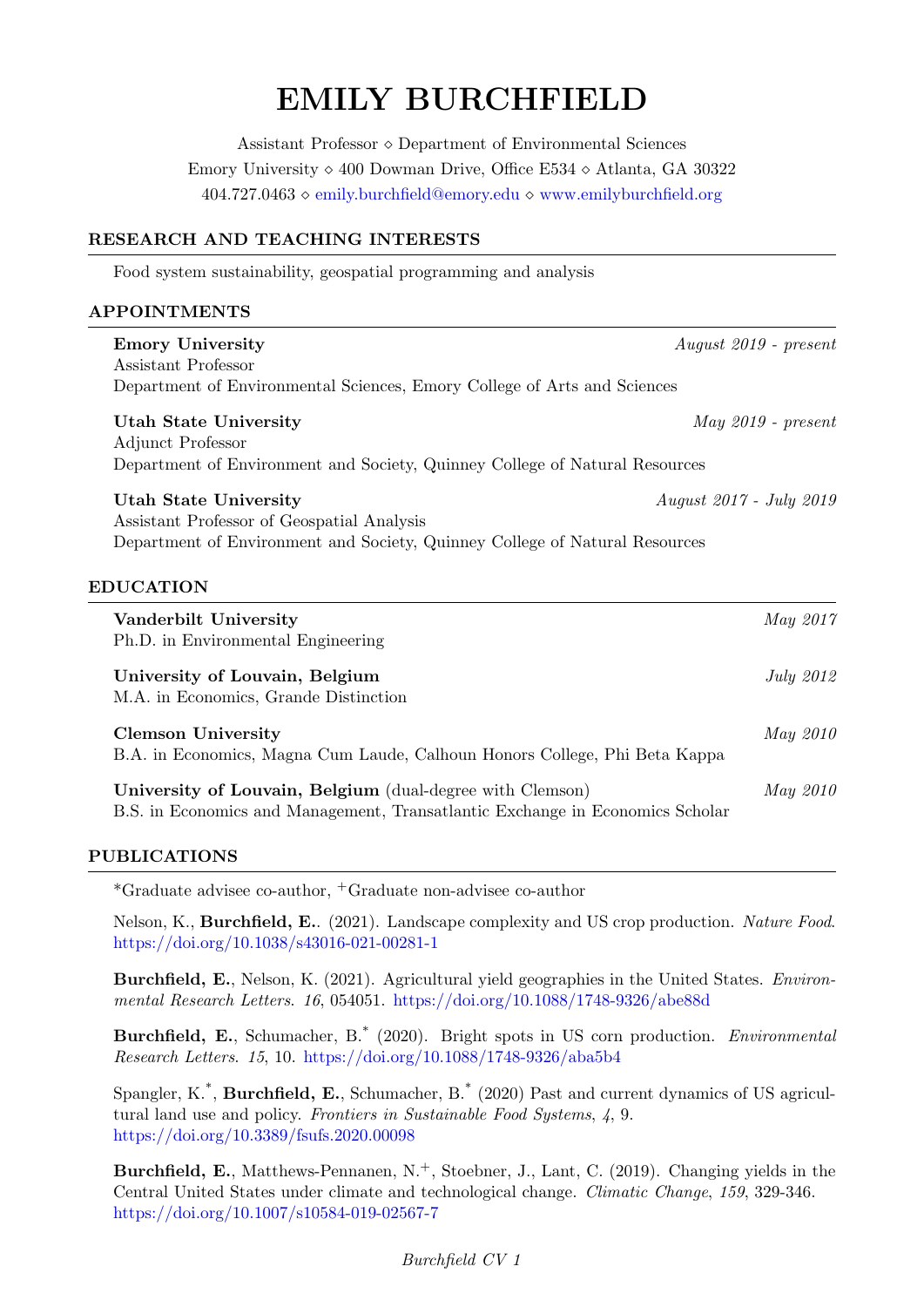Burchfield, E., Nelson, K., Spangler, K.<sup>\*</sup> (2019). The impact of agricultural diversification on U.S. crop production. Agriculture, Ecosystems & Environment. 285, 106615. <https://doi.org/10.1016/j.agee.2019.106615>

Tozier-de-la-Poterie, A., Burchfield, E., Carrico, A. (2018). The implications of group norms for adaptation in collectively-managed agricultural systems: evidence from Sri Lankan Paddy farmers. Ecology and Society. 23 (3):21. <https://doi.org/10.5751/ES-10175-230321>

Burchfield, E., Williams, N., Carrico, A. (2018). Rescaling drought mitigation in rural Sri Lanka. Regional Environmental Change. 18 (8): 1-14. <https://doi.org/10.1007/s10113-018-1374-y>

Burchfield, E., Tozier-de-la-Poterie, A. (2018). Determinants of crop diversification in ricedominated Sri Lankan agricultural systems. Journal of Rural Studies. 61, 206-215. <https://doi.org/10.1016/j.jrurstud.2018.05.010>

Nay, J., Burchfield, E., Gilligan, J. (2018). A machine-learning approach to forecasting remotely sensed vegetation health, International Journal of Remote Sensing. 39 (6), 1800-1816. [https://doi.org/10.1080/01431161.2017.1410296]( https://doi.org/10.1080/01431161.2017.1410296)

Nelson, K., Burchfield, E. (2017). Effects of the structure of water rights on agricultural production during drought: A spatiotemporal analysis of California's Central Valley. Water Resources Research. 53 (10), 8923 - 8309. <https://doi.org/10.1002/2017WR020666>

Burchfield, E., Gilligan, J. (2016). Agricultural adaptation to drought in the Sri Lankan dry zone. Applied Geography. 77, 92-100. <https://doi.org/10.1016/j.apgeog.2016.10.003>

Burchfield, E., Nay, J., Gilligan, J. (2016). Application of machine learning to prediction of vegetation health. International Archives of the Photogrammetry, Remote Sensing and Spatial Information Sciences. XLI-B2, 465-469, [doi:10.5194/isprs-archives-XLI-B2-465-2016](http://www.int-arch-photogramm-remote-sens-spatial-inf-sci.net/XLI-B2/465/2016/isprs-archives-XLI-B2-465-2016.pdf)

Burchfield, E., Gilligan, J. (2016). Dynamics of individual and collective agricultural adaptation to water scarcity. Winter Simulation Conference 2016 Proceedings. Available at SSRN: <https://ssrn.com/abstract=2807452>

Gunda, T., Benneyworth, L., Burchfield, E. (2015). Exploring water indices and associated parameters: A case study approach, *Water Policy*,  $17(1)$ , 98 - 111. <https://doi.org/10.2166/wp.2014.022>

Nwosu, O., Hennessey, E., Burchfield, E., Barnes, S., Brinkley-Rubenstein, L., and Shields, S. (2013). Faculty and Student Experiences as a Model for the Academy in Action. In Barnes, S. L., Brinkley-Rubinstein, L., Doykos, B., and Martin, N. (Eds). Academics in Action! A Model for Community-Engaged Research, Teaching, and Service.

# ARTICLES IN REVIEW

Burchfield, E., Schumacher, B., Spangler, K., Rissing, A. (2021). The state of US farm operator livelihoods. Under review at Frontiers in Sustainable Food Systems.

Schumacher, B.<sup>\*</sup>, Yost, M., **Burchfield, E.**, Allen, N. (2021). Water in the West: trends, production efficiency, and a call for open data. Revised and resubmitted to Journal of Environmental Management.

Nottebrock, H., Burchfield, E., Fenster, C. (2021). Farmers' delivery of floral resources: to 'bee' or not to 'bee.' Revised and resubmitted at American Journal of Botany.

Christman, M.+, Spears, L., Strange, J., Pearse, W., Burchfield, E., Ramirez, R. (2021). Landuse and climate drive shifts in Bombus assemblage composition. Revised and resubmitted at Landscape Ecology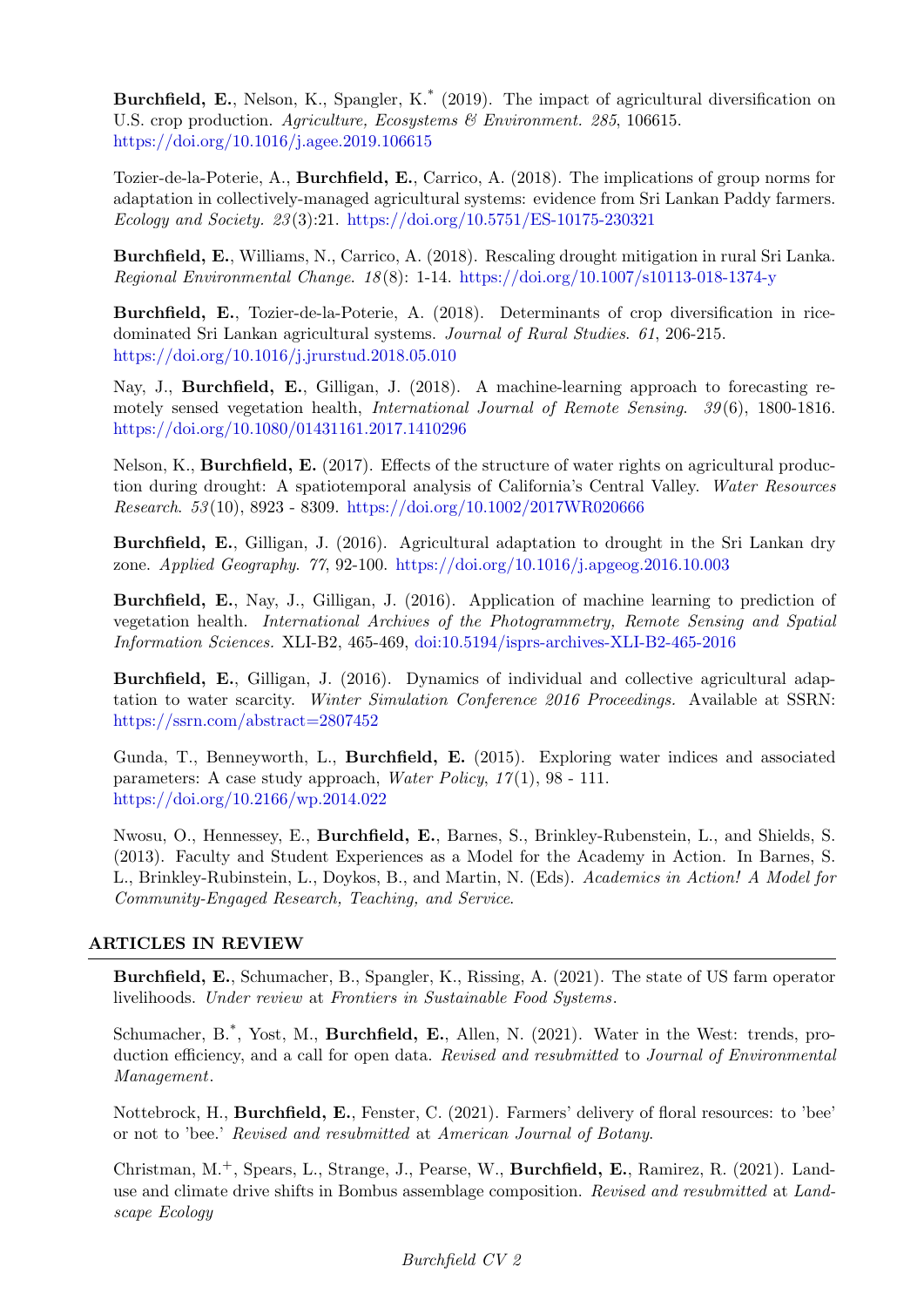Burchfield, E. (2021). The future of US cropscapes. Under review at Global Environmental Change.

Spangler, K., Schumacher, B., Bean, B., Burchfield, E. (2021). Path dependencies in US agriculture: Regional factors of diversification Under review at Agriculture, Ecosystems and Environment.

Schumacher, B.<sup>\*</sup>, **Burchfield, E.**, Yost, M. (2021). Utility of machine learning for yield predictions. Submitted at Agricultural Systems.

# GRANTS

| Agricultural landscape management for improved sustainability (Co-PI, \$499,949)<br><b>USDA NIFA BNRE Program</b>                                       | 2020-2023          |
|---------------------------------------------------------------------------------------------------------------------------------------------------------|--------------------|
| Socioenvironmental indicators of Great Salt Lake desiccation (Co-PI, \$34,988)<br>Utah State University SPARC Program                                   | 2020-2021          |
| Resilience of agricultural systems to climate stress (PI, \$42,498)<br>Utah Agricultural Experiment Station                                             | 2018-2020          |
| Finding Balance: Diversity and Agricultural Production (PI, \$19,938)<br>Utah State University Research Catalyst Grant                                  | 2018-2019          |
| Local Water Conservation Research and Education Needs (Co-PI, \$19,401)<br>Utah State University Extension Grants Program                               | 2018-2019          |
| Data-driven drought effect estimation (PI, \$25,000 for travel and stipends)<br>National Socio-environmental Synthesis Center (SESYNC) Graduate Pursuit | 2016-2017          |
| American Institute for Sri Lankan Studies Dissertation Planning Grant (PI, \$4,500)                                                                     | 2015               |
| <b>TEACHING</b>                                                                                                                                         |                    |
| Emory, ENVS 224: Economy and the Environment                                                                                                            | $2021$ - $present$ |
| Emory, ENVS 270: Environmental Data Science                                                                                                             | $2020$ - $present$ |
| USU, GEOG 3800: Data Visualization                                                                                                                      | 2018               |
| USU, ENVS 2000: Natural Resources Professional Orientation                                                                                              | 2018               |
| USU, GEOG 49/6950: Geospatial Analysis                                                                                                                  | $2018 - 2019$      |
| <b>Vanderbilt Programs for Talented Youth</b><br>Developed and taught geospatial analysis to gifted middle and high school students.                    | $2015 - 2016$      |
| <b>Certificate in College Teaching</b><br>Vanderbilt University Center for Teaching                                                                     | 2014               |

#### GRADUATE ADVISING

Jared Gingrich (MS, Environmental Sciences, Emory, In progress)

# UNDERGRADUATE ADVISING

Emily Isaac (BS - Honors, Environmental Sciences, Emory, In progress) Ilana Fischer (BS - [SIRE Program,](http://college.emory.edu/undergraduate-research/opportunity/research-partners.html) Environmental Sciences, Emory, In progress) Kendra Ding (BS - Environmental Sciences, Emory, In progress)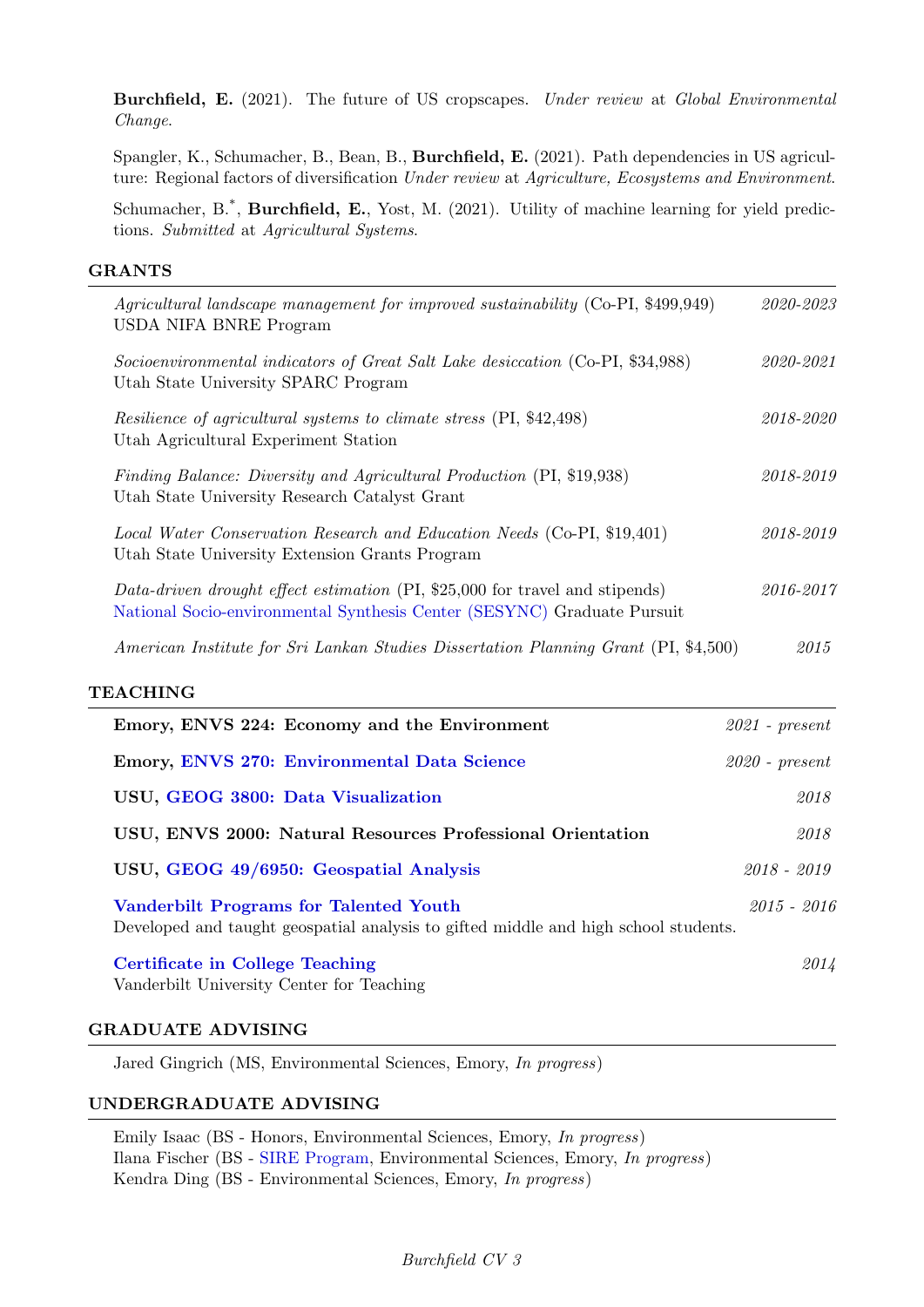# STUDENT COMMITTEES

Morgan Christman (Ph.D. Biology, USU, In progress)

#### PAST ADVISEES

#### Primary Advisor

Kaitlyn Spangler (PhD, Environment and Society, USU, 2021) Britta Schumacher (MS Ecology, USU, 2020)

# Committee Member

Jenna Keaton (MS Watershed Sciences, USU, 2019) Neil Matthews-Pennanen (MS Environment and Society, USU, 2017)

#### PAPER PRESENTATIONS

Geographies of US food production, presented at the Association for the Study of Food and Society Annual Conference, held virtually, June 2021.

Geographies of agricultural production, presented at the Applied Statistics in Agriculture and Natural Resources Annual Conference, held virtually, May 2021.

The future of U.S. cropscapes, presented at the American Association of Geographies Annual Meeting, held virtually, April 2021.

Invited: Socio-environmental implications of changing U.S. landscapes, presented to the PBEE Program Faculty at Emory Univesrity, November 2020.

Invited: Agricultural sustainability in the U.S., presented to the Emeritus College at Clemson University, October 2020. [Video here.](https://clemson.zoom.us/rec/play/D0abokx6cKwRUDHbb-UjMsGSX927n46cjaFevBs1b9NrV_4BwATM9Yk-zqanBGKOcR3fk02J0iyuMK7U.3hpfRMj3BlqH8vq_?continueMode=true&_x_zm_rtaid=zmz4HBABTK-r3D1oL7kzTw.1605886046131.abbc340288488aeba926e90cdad09e28&_x_zm_rhtaid=680)

Invited: Cultivating food security in a changing world, presented to the PhenoRob Female Talk Series group at Universitat Bonn, July 2020. [Video here.](https://www.youtube.com/watch?v=2qbEkD6eQtI)

The impact of agricultural diversification on U.S. crop production, presented at the International Association of Landscape Ecology Annual Meeting in Fort Collins, CO, April 2019.

Spatiotemporal dynamics of yield-response to climate extremes, presented at the American Association of Geographers Annual Meeting in New Orleans, LA, April 2018.

Agricultural response to changes in water availability and temperature in the coterminous U.S., presented at the American Geophysical Union Annual Meeting in New Orleans, LA, December 2017.

Application of machine learning to the prediction of vegetation health, presented at the International Society for Photogrammetry and Remote Sensing in Prague, Czech Republic, July 2016.

Agricultural adaptation in the Sri Lankan Dry Zone, presented at the IPWSD Workshop at Columbia University, NY, April 2016.

Application of machine learning to big environmental datasets to predict vegetation health, presented at the Association for American Geographers Annual Meeting in San Francisco, CA, April 2016. Session organizer, "Human-Environment Interactions: Linking Remote Sensing and the Social Sciences"

The application of PCA for the identification of adaptive agricultural systems in the tropics, presented at the Workshop on the Use of Remote Sensing for Decision-Making in Agricultural and Water Management in Colombo, Sri Lanka, August 2015.

# Burchfield CV 4